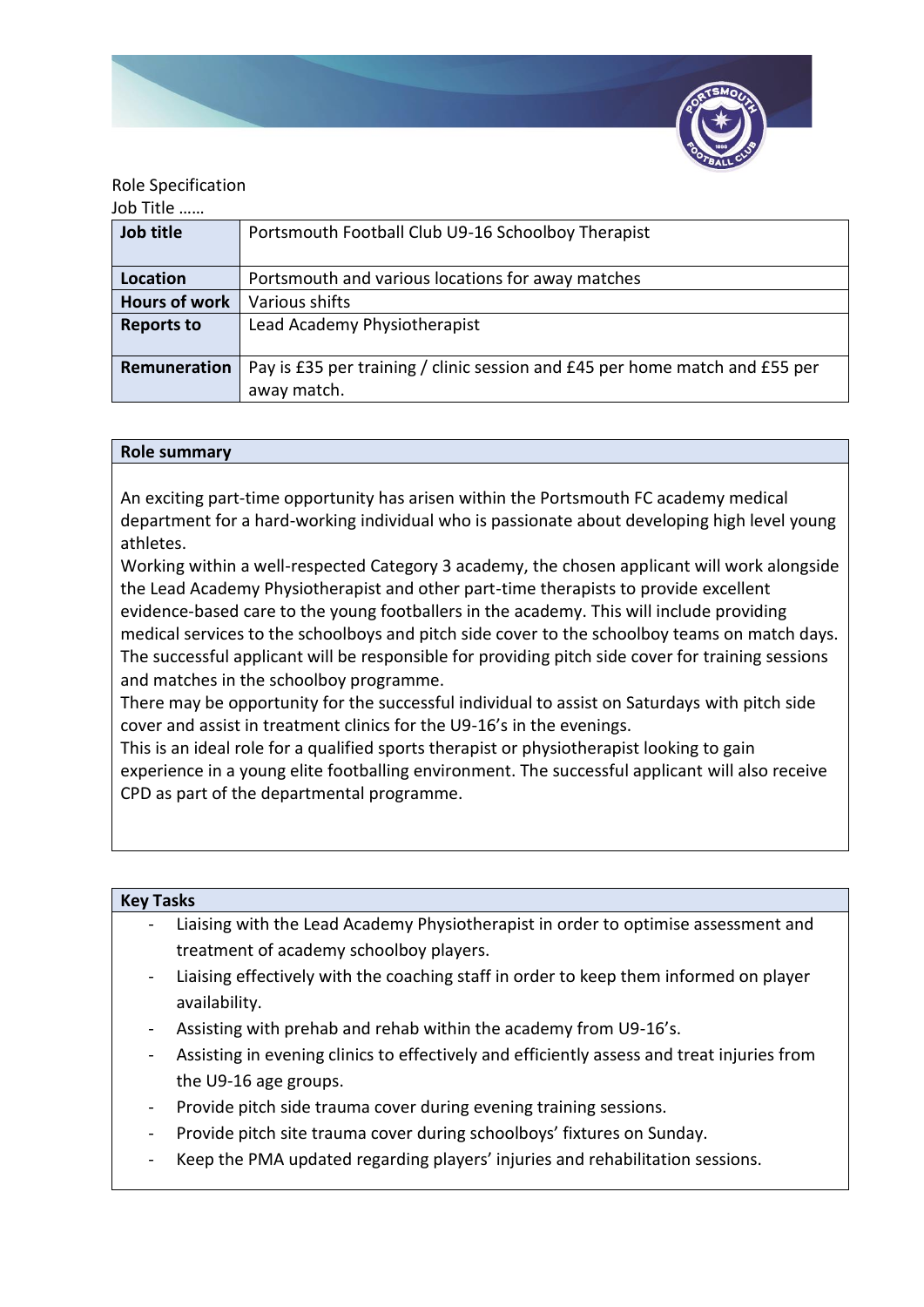

Role Specification

### Job Title ……

# **Requirements of the role:**

Qualifications:

- BSc Physiotherapy/Sport Therapy
- HCPC membership if physiotherapist
- CSP/SST membership
- Pitch side trauma certificate (e.g. ITMMiF or equivalent- financial assistance available to be discussed at interview)

Skills and experience:

- Experience in assessing and rehabilitating sports injuries
- Ability to encourage and manage young footballers
- Full driving licence
- Flexibility around working hours
- Up to date CPD
- Computer literacy
- Experience of paediatric assessment and treatment
- An understanding of the demands of a professional sport environment
- Experience of working pitch side in sport, preferably football (desirable)
- Experience of using PMA system (desirable)

## Personal attributes:

- Commitment and strong work ethic
- Genuine team player
- Loyal
- **Trustworthy**
- Reliable
- Proactive

## **How to apply**

The Club will not consider applications via third parties.

To apply send your CV and cover letter to Lina Small – [hr@pompeyfc.co.uk](mailto:hr@pompeyfc.co.uk) no later than 5pm on 31st October 2021

If you don't hear from us within 7 days of the closing date, please consider that your application was unsuccessful.